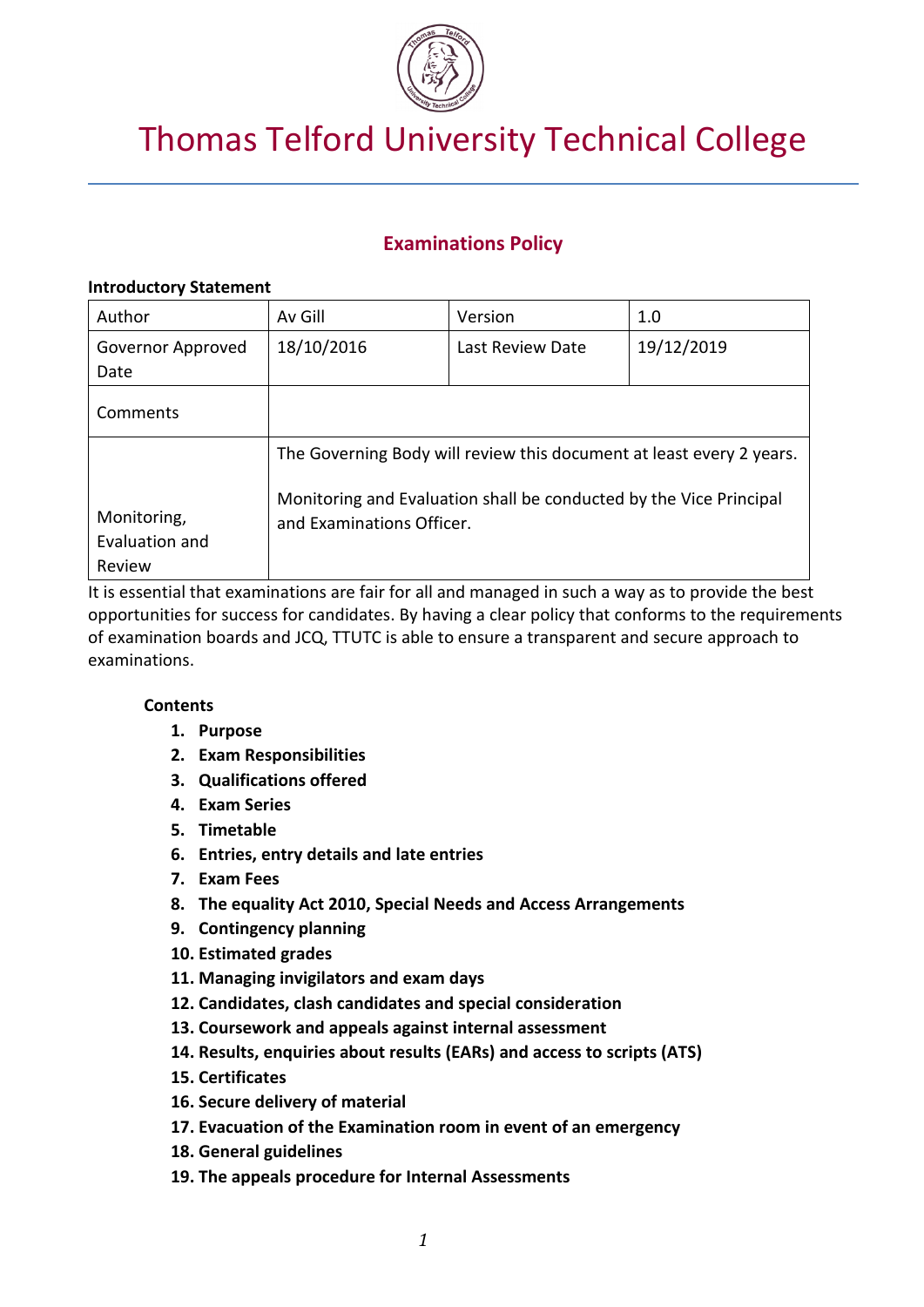# **20. Access to Information by Candidates**

# **21. Dissemination of the Policy**

# **22. DfE Guidance and other supporting documentation**

## **1. Purpose**

- **1.1.** The purpose of the TTUTC examination policy is:
	- **1.1.1.** to ensure the planning and management of exams is conducted efficiently and in the best interest of candidates
	- **1.1.2.** to ensure the operation of an efficient exam system with clear guidelines for all relevant staff.
- **1.2.** It is the responsibility of everyone involved in the UTC's exam processes to read, understand and implement this policy.
- **1.3.** The exam policy will be reviewed annually.
- **1.4.** The exam policy will be reviewed by the Principal, Vice Principal and MIS/Exam Officer on an annual basis

# **2. Exam responsibilities**

# **2.1. The Principal**:

- **2.1.1.** has overall responsibility for the TTUTC as an exam centre and advises on appeals and remarks
- **2.1.2.** is responsible for reporting all suspicions or actual incidents of malpractice as referred to in the JCQ document *Suspected malpractice in examinations and assessments*.

# **2.2. The Examinations Officer in conjunction with the Vice Principal**

- **2.2.1.** manages the administration of public and internal exams
- **2.2.2.** advises the Senior leadership team, Leads of subjects and teachers and other relevant support staff on annual exam timetables and application procedures as set by the various awarding bodies
- **2.2.3.** oversees the production and distribution to staff and candidates of an annual calendar for all exams in which candidates will be involved and communicates regularly with staff concerning imminent deadlines and events
- **2.2.4.** ensures that candidates and their parents are informed of and understand those aspects of the exam timetable that will affect them
- **2.2.5.** consults with teaching staff to ensure that necessary coursework is completed on time and in accordance with JCQ guidelines
- **2.2.6.** provides and confirms detailed data on estimated entries
- **2.2.7.** receives, checks and stores securely all exam papers and completed scripts
- **2.2.8.** administers access arrangements and makes applications for special consideration using the JCQ publications Access arrangements, reasonable adjustments and special consideration documents
- **2.2.9.** identifies and manages exam timetable clashes
- **2.2.10.** prepares and presents reports to the SLT showing results achieved in relation to expected grades and comparable data for previous years using national benchmark data.
- **2.2.11.** line manages the exam invigilators in organising the recruitment, training and monitoring of a team of exams invigilators responsible for the conduct of exams
- **2.2.12.**submits candidates' coursework marks, tracks despatch and stores returned coursework and any other material required by the appropriate awarding bodies correctly and on schedule
- **2.2.13.** arranges for dissemination of exam results and certificates to candidates and forwards, in consultation with the SLT, any appeals/re-mark requests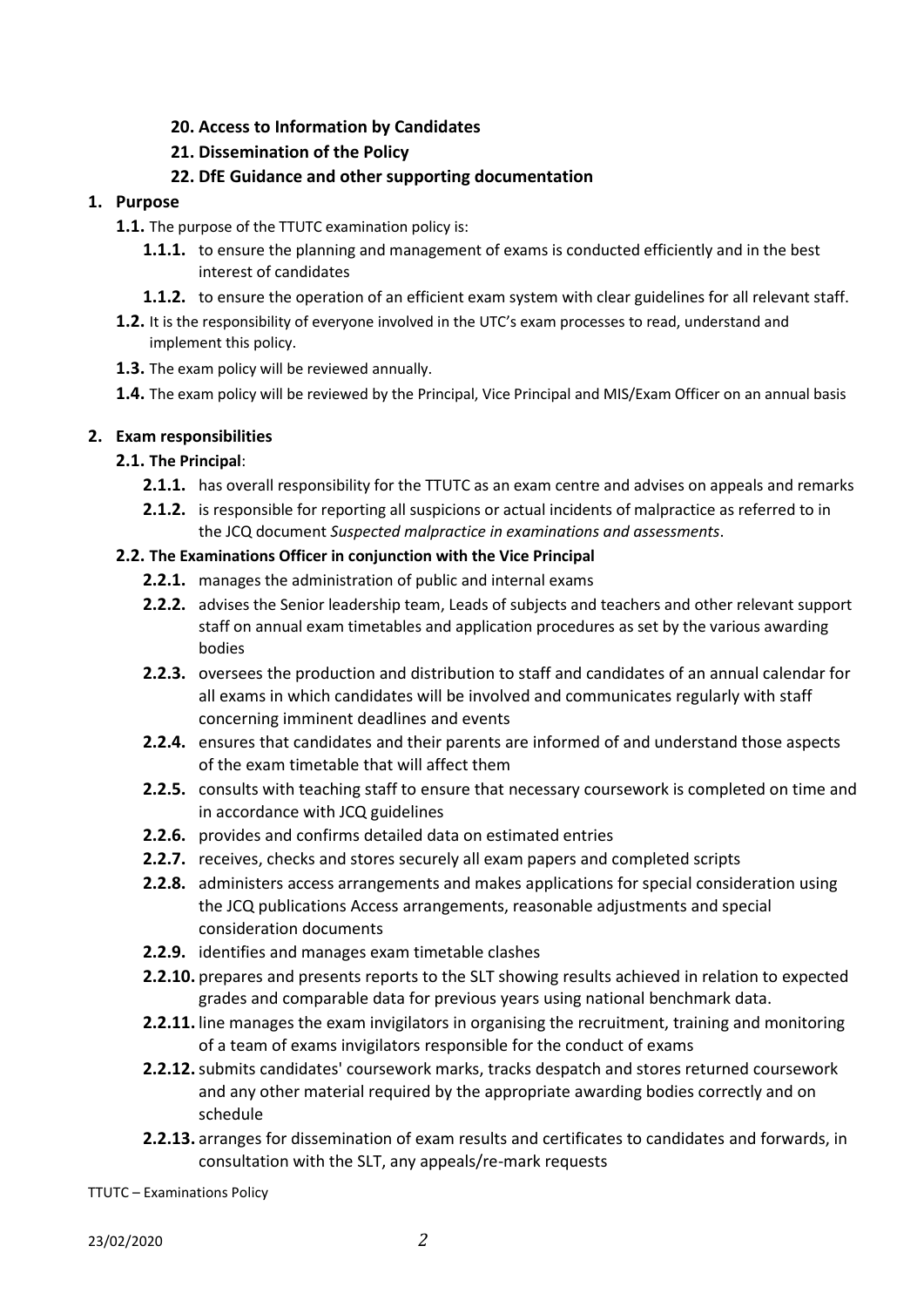## **2.2.14.** maintains systems and processes to support the timely entry of candidates for their exams

#### **2.3. The Vice Principal**

- 2.3.1. organises teaching and learning
- 2.3.2. manages external validation of courses followed at key stage 4/post-16.

### **2.4. The Director of Operations and Finance**

2.4.1. accounts for income and expenditures relating to all exam costs/charges in conjunction with the Examinations Officer and the Vice Principal

#### **2.5. Leads of subjects are responsible for:**

- 2.5.1.guidance and pastoral oversight of candidates who are unsure about exam entries or amendments to entries
- 2.5.2.involvement in post-results procedures
- 2.5.3.accurate completion of coursework mark sheets and declaration sheets
- 2.5.4.accurate completion of entry and all other mark sheets and adherence to deadlines as set by the exams officer.
- 2.5.5.Management of their curriculum areas to ensure that exam entries, coursework submission and appeals are submitted on time in line with the deadlines set by the Examinations Officer
	- 2.5.6.Ensures that during the completion, marking and until the appeals process is complete that coursework is held securely
	- 2.5.7.Ensure that their teachers are aware of the JCQ: Instructions for the Conduct of Examinations and follow the regulations for Controlled Assessment and Examinations.

### **2.6. Teachers are responsible for:**

- 2.6.1.notification of access arrangements requirements (as soon as possible after the start of the course)
- 2.6.2.submission of candidates' names and entries to Curriculum Lead
- 2.6.3.ensuring that coursework is held securely during completion, marking and afterwards until the appeals process is complete.

#### **2.7. The Principal is responsible for:**

- 2.7.1.Ensuring that the SENCo performs the following tasks:
	- 2.7.1.1.identification and testing of candidates, requirements for access arrangements
	- 2.7.1.2.the provision of additional support with spelling, reading, mathematics, dyslexia or essential skills, hearing impairment, English for speakers of other languages, IT equipment – to help candidates achieve their course aims.
- 2.7.2.Administration of access arrangements Lead invigilator/invigilators are responsible for:
	- 2.7.2.1.collection of exam papers and other material from the exams office before the start of the exam
	- 2.7.2.2.collection of all exam papers in the correct order at the end of the exam and their return to the exams office.

# **2.8. Candidates are responsible for:**

- 2.8.1.confirmation and signing of entries
- 2.8.2.understanding coursework regulations and signing a declaration that authenticates the coursework as their own.
- 2.8.3.Following the examination regulations as laid down by JCQ within all examination rooms and during controlled assessment.

# **3. Qualifications offered**

- 3.1. The qualifications offered at the UTC are decided by the Principal, Vice Principal and Leads for subjects.
- 3.2. The qualifications offered are GCE, OCR Technical, BTEC and GCSE and other applicable general and vocational qualifications.
- 3.3. The subjects offered for these qualifications in any academic year may be found in the TTUTC's course information booklets for that year. If there has been a change of specification from the previous year, the exams office must be informed by 1st September each year.
- TTUTC Examinations Policy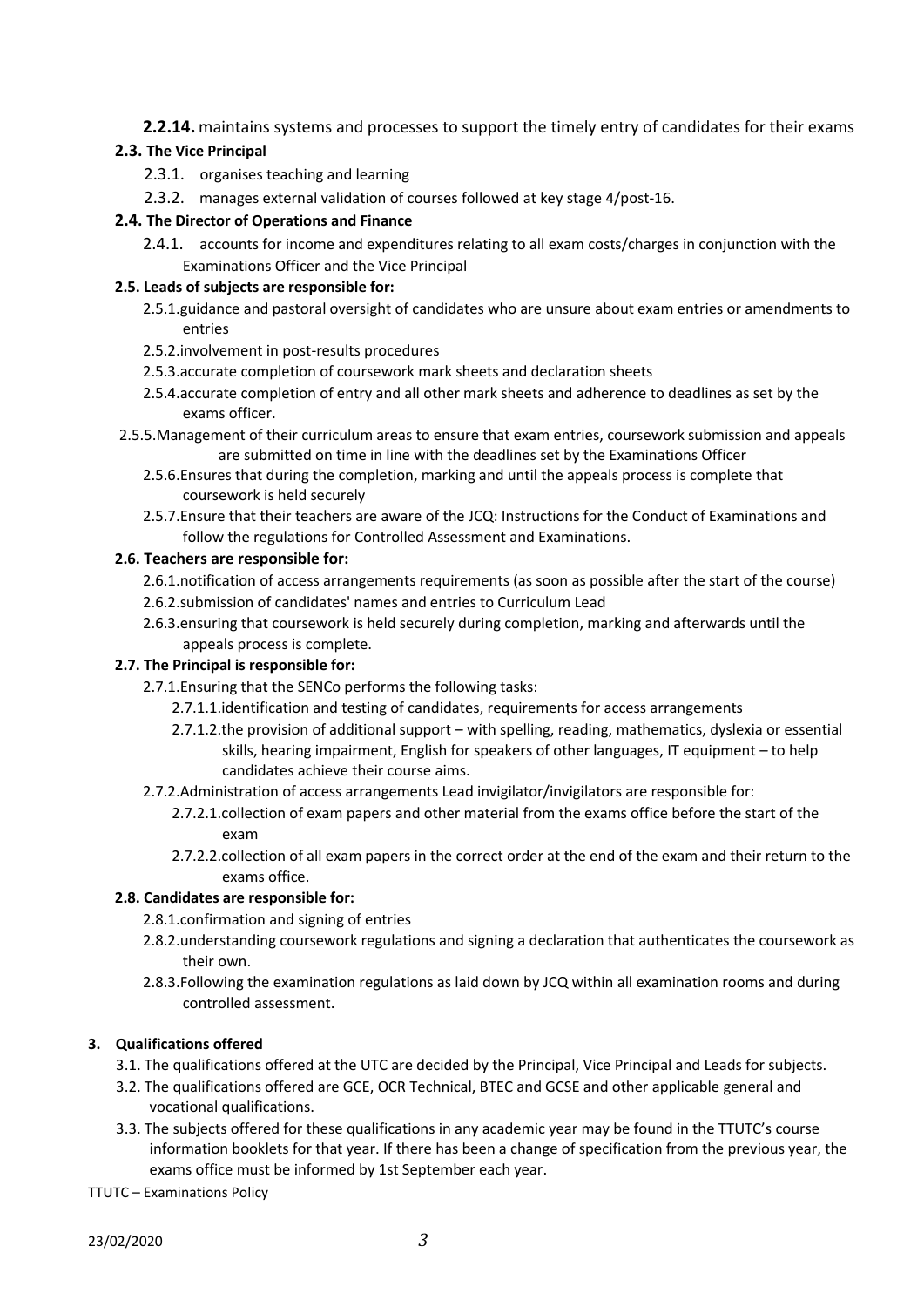- 3.4. Informing the exams office of changes to a specification is the responsibility of the teacher.
- 3.5. Decisions on whether a candidate should be entered for a particular subject will be taken in consultation with the candidates, parents/carers, SENCo, subject teachers and Lead of Subject.
- 3.6. The Vice Principal must be informed before any candidate is withdrawn.

#### **4. Exam series**

- **4.1.** External exams and assessments are scheduled in November, January, March and May,
- **4.2.** The Principal, Vice Principal and Leads of Subject decide which exam series are used in the academy.
- **4.3.** On-demand assessments can be scheduled only in windows agreed between the exams officer and the senior leadership team.

#### **5. Timetable**

**5.1.** Once confirmed, the exams officer will circulate the exam timetable for internal exams and external exams.

#### **6. Entries, entry details and late entries**

#### 6.1. **Entries for exams**:

- 6.1.1.Candidates are selected for their exam entries by the Leads for subjects and the individual teachers.
- 6.1.2.Candidates or parents/carers can request a subject entry, change of level or withdrawal.
- 6.1.3.The TTUTC does not accept entries from external candidates.
- 6.1.4.Entry deadlines are circulated to Leads of Subject via email and briefing

#### **6.2. Late entries for exams:**

- 6.2.1.Late entries for exams are authorised by Vice Principal and the Director of Operations and Finance.
- 6.2.2.Late entries/amendments will come out of subject budgets unless the Principal directs otherwise.

#### **6.3. Retake of examinations**

- 6.3.1.Candidates are allowed to retake exams in accordance with the regulations for that qualification and examination board.
- 6.3.2.Re-sit decisions will be made in consultation with candidates, teachers and the Vice Principal.

#### **7. Exam fees**

- 7.1. The TTUTC will pay all normal examination fees on behalf of candidates.
- 7.2. Candidates or departments will not be charged for changes of tier, withdrawals made by the proper procedures or alterations arising from administrative processes provided these are made within the time allowed by the awarding bodies.
- 7.3. Late entry or amendment fees are paid for by subjects
- 7.4. Fee reimbursements are sought from candidates who fail without good reason to complete the requirements of a public exam where the governing body originally paid/agreed to pay the fee.
- 7.5. Candidates must pay the fee for an enquiry about a result should the TTUTC not uphold the enquiry and the candidate insist on pursuing the enquiry.

#### 8. **The Equality Act 2010, Special Needs and Access Arrangements**:

#### **8.1. The Equality Act**

- 8.1.1.The Disability Discrimination Act 2005 and further The Equality Act 2010 extends to all qualifications. All exam centre staff must ensure that the Access arrangements and Special Consideration regulations and guidance are consistency with the law.
- 8.1.2.The TTUTC will meet the requirements of the Equality Act 2010 by ensuring that the exams centre is accessible and improving candidate experience. This is the responsibility of the SLT, the Examination Officer and the SENco.

#### 8.2. **Special Needs**: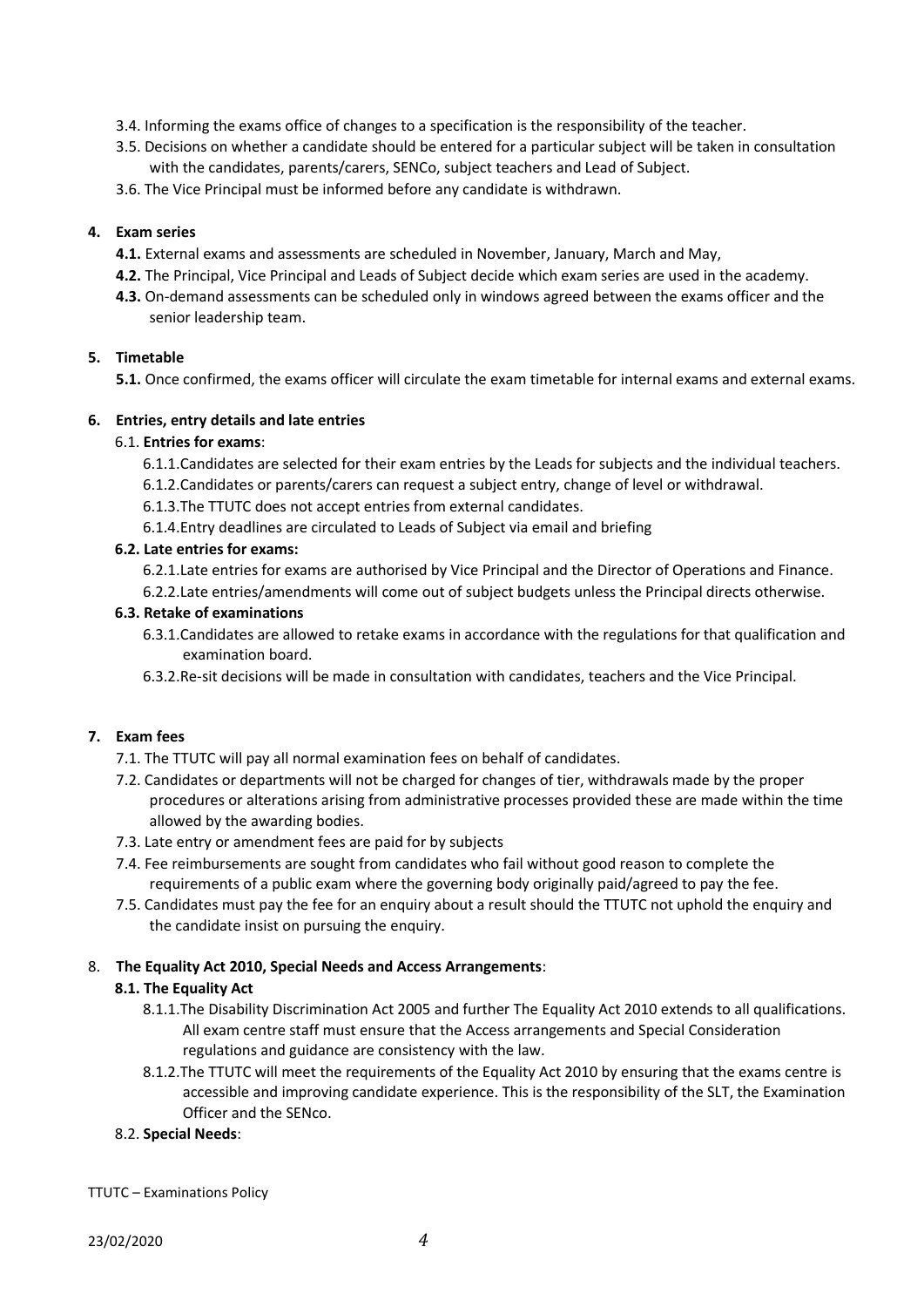- 8.2.1.A candidate's additional needs requirements are determined by the SENCo and other specialist advisers.
- 8.2.2.All teachers will be informed of learner's additional needs before starting on a course.
- 8.2.3.The SENCo will arrange for assessment of access arrangements and inform teachers of any special arrangements. The SENCo can then inform individual staff of any special arrangements that individual candidates can be granted during the course and in the exam.

#### **8.3. Access arrangements:**

- 8.3.1.Making access arrangements for candidates to take exams/controlled assessments is the responsibility of both the SENCo and exams officer. When looking at requests from parents/carers on the use of word processors, it must be made clear to them that a word processor cannot simply be granted to a candidate because he/she now wants to type rather than write in examinations or can work faster on a keyboard, or because he/she uses a laptop at home. The use of a word processor must reflect the candidate's normal way of working within the centre. TTUTC will consider each candidate on an individual basis and would consider a candidate would benefit from the use of a word processor if they have a learning difficulty which has a substantial and long term adverse effect on their ability to write legibly; have a medical condition; have a physical disability; have a sensory impairment; have problems planning and organising when writing by hand or they have poor handwriting.
- 8.3.2.Submitting completed access arrangement applications to the awarding bodies is the responsibility of the exams officer.
- 8.3.3.Rooming for access arrangement candidates will be arranged by the SENCo with the exams officer.
- 8.3.4.Invigilation and support for access arrangement candidates will be organised by the SENCo with the exams officer.

#### **9. Contingency planning**

9.1. Contingency planning for exams administration is the responsibility of the Vice Principal.

#### **10. Estimated grades**

10. 1.Leaders of subjects and teachers are responsible for submitting estimated grades to the exams office when requested by the exams officer.

#### 11. **Managing invigilators and exam days 11.1. Internal examinations:**

11.1.1. Where possible TTUTC staff will be used for the invigilation of internal exams.

#### **11.2. External examinations:**

- 11.2.1. Recruitment, training and management of invigilators, if deemed appropriate, is the responsibility of the Examination Officer and the Vice Principal
- 11.2.2. Securing the necessary DBS clearance for new invigilators is the responsibility of the Executive Assistant.
- 11.2.3. Invigilators are timetabled and briefed by the Examination Officer and the Vice Principal
- 11.2.4. Invigilator's rates of pay will be set by the Director of Operations and Finance.
- 11.2.5. In the instance of some automated tests, and in line with awarding body requirements, all new invigilators will be observed during their first test session and annually thereafter to ensure assessment regulations are being followed. Existing invigilators will be observed conducting an assessment at least once a year in line with awarding body requirements.

#### **11.3. Exam days**

- 11.3.1. The exams officer will book all exam rooms after liaison with other users and make the question papers, other exam stationery and materials available for the invigilators.
- 11.3.2. The operations team is responsible for setting up the allocated rooms.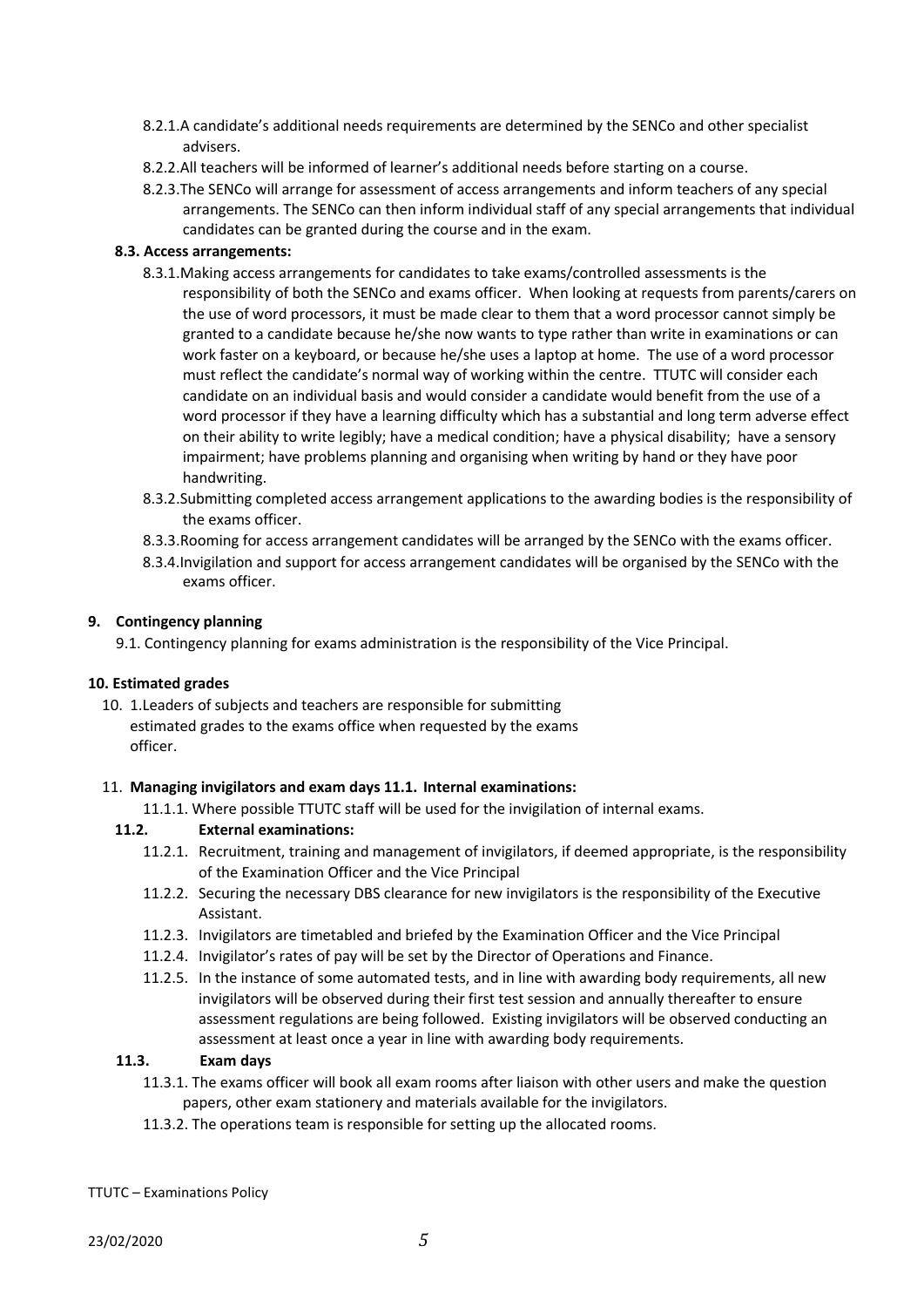- 11.3.3. The lead invigilator will start all exams in accordance with JCQ guidelines. Subject teachers may be present at the start of the exam to assist with identification of candidates but must not advise on which questions or sections are to be attempted.
- 11.3.4. In practical exams, subject staff may be on hand in case of any technical difficulties.
- 11.3.5. Exam papers must not be read by subject staff or removed from the exam room before the end of a session. Papers will be distributed to them at the end of the exam session.

### **12. Candidates, clash candidates and special consideration**

- 12.1.The TTUTC's published rules on acceptable dress, behaviour and candidates' use of mobile phones and other electronic devices apply at all times.
- 12.2.Candidates' personal belongings remain their own responsibility and the centre accepts no liability for their loss or damage.
- 12.3.Disruptive candidates are dealt with in accordance with JCQ guidelines.
- 12.4.Candidates may only leave the exam room for a genuine purpose and are required to return immediately to the exam room. They must be accompanied by a member of staff at all times.
- 12.5.The examination officer will attempt to contact any candidate who is not present at the start of an exam and deal with them in accordance with JCQ guidelines.

#### **12.6. Clash candidates**

12.6.1. For clash candidates, the supervision of escorts, identifying a secure venue and arranging overnight supervision is the responsibility of the exams officer.

#### **12.7. Special consideration**

- 12.7.1. Should a candidate be ill before an exam, suffer bereavement or other trauma, be taken ill during the exam itself or otherwise disadvantaged or disturbed during an exam, then it is the candidate's responsibility to alert the centre, the exams officer, or the exam invigilator, to that effect.
- 12.7.2. The candidate must support any special consideration claim with appropriate evidence within three days of the exam, for example, by providing a letter from the candidate's doctor.
- 12.7.3. The exams officer will then forward a completed special consideration form to the relevant awarding body within seven days of the exam.

#### **13. Coursework and appeals against internal assessment and automated assessment**

#### **13.1. Coursework:**

- 13.1.1. Candidates who have to prepare portfolios should do so by the end of the course or centre defined date.
- 13.1.2. It is the duty of the Lead of Subjects to ensure that all internal assessment is ready for dispatch at the correct time. The exams officer will assist by keeping a record of each dispatch, including the recipient details and the date and time sent.
- 13.1.3. Marks for all internally assessed work and estimated grades are provided to the exams office by subject teachers.
- 13.1.4. All internal assessment must be kept securely as candidates complete it, whilst it is being marked and after final submission until the appeals process has been completed.

#### **13.2. Appeals against internal assessments**

- 13.2.1. Appeals against internal assessments must be made as outlined in the internal assessment appeals policy.
- 13.2.2. For evidence based assessments, appeals must also be made as outline in the internal assessment appeals policy with the learner stating clearly their reasons for disagreement and the evidence in the portfolio which the learner believes meets the competence requirements of the knowledge and understanding and skills and techniques. The assessor and learner will meet and go through the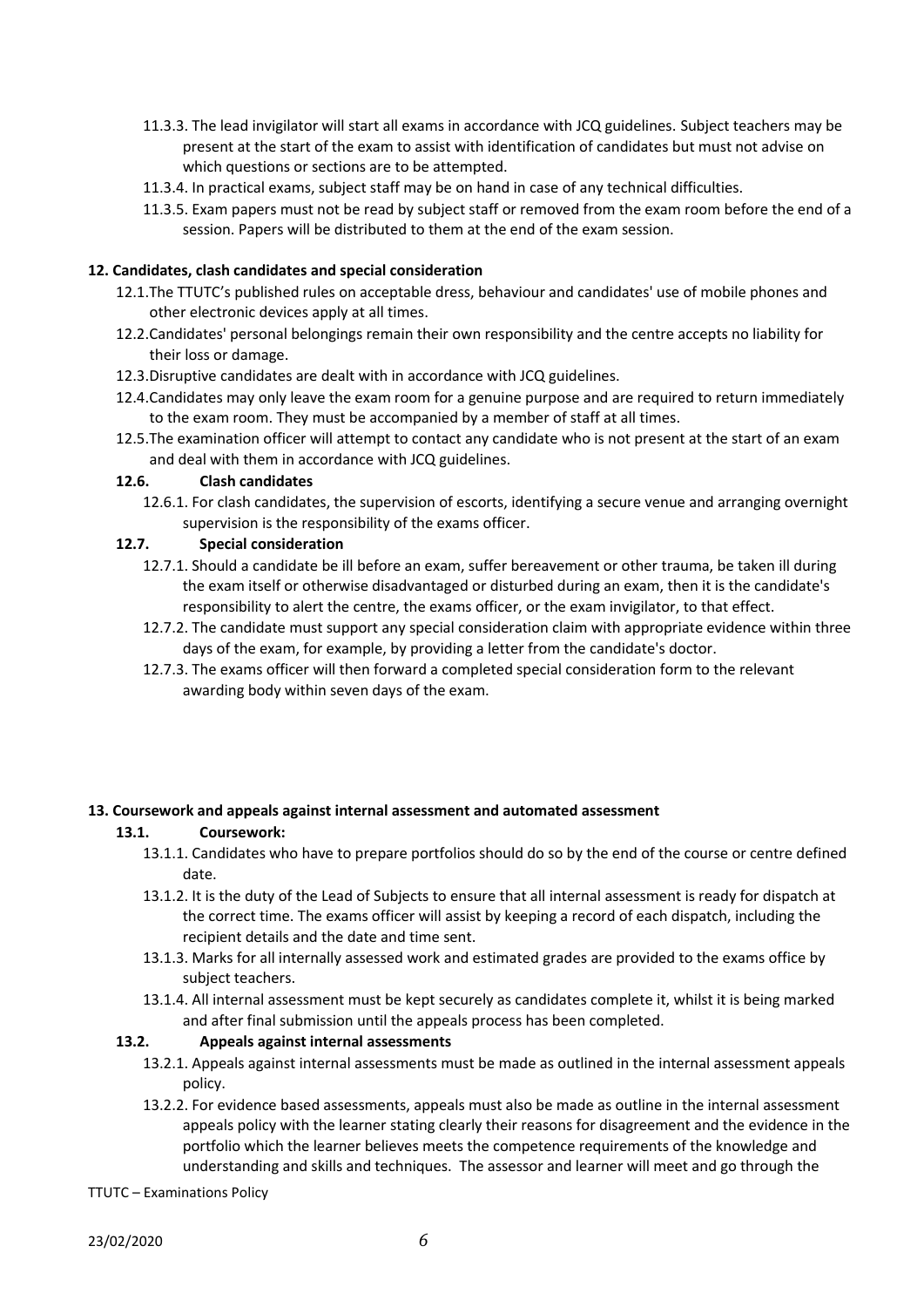assessment process, clearly explaining the outcome. The assessor will confirm the outcome in writing to the learner. If learners are not satisfied with the outcome, they may appeal in writing to the internal verifier who will then meet with the learner and assessor to confirm the outcome in writing to the learner.

#### **13.3. Appeals against automated assessment**

- 13.3.1. Assessments are undertaken using automated testing software which has been approved by the various awarding bodies. In the event of a learner raising a complaint, the assessment report that may be produced by the system will be fully discussed with the learner.
- 13.3.2. Where applicable, an action plan will be agreed and a further assessment date scheduled, unless a fixed date has already been set by the awarding body. In some circumstances and with some awarding bodies, the learner may be offered a free re-sit test, e.g. if there had been hardware problems and issues.

### **13.4. In summary:**

- 13.4.1. Appeals will only be entertained if they apply to the process leading to an assessment. There is no appeal against the mark of grade awarded
- 13.4.2. Candidates may appeal if they feel their coursework/evidence based assessments have been assessed unfairly, inconsistently or not in accordance with the specification for the qualification.
- 13.4.3. Appeals for internal assessments should be made in writing by 1st September to the Principal who will decide whether the process used conformed to the necessary requirements.
- 13.4.4. Appeals for evidence based assessments following meeting with their assessor and internal verifier and have exhausted all of the internal appeals procedures may then appeal in writing directly to the awarding body concerned. In the instance of some awarding bodies, this can be within 20 days of the assessment.
- 13.4.5. The Principal's findings will be notified in writing, copied to the exams officer and recorded for awarding body inspection.

# **14. Results, enquiries about results (EARs) and access to scripts (ATS)**

- 14.1.Candidates will receive individual result slips on results days in person at the TTUTC or by post to their home address [candidates to provide SAE]
- 14.2.Arrangements for the TTUTC to be open on results days are made by the SLT and the examinations officer. 14.3.The provision of staff on results day is the responsibility of the SLT.

# **14.4. Review of Marking and Moderation (RoMM)s**

- 14.4.1. RoMMs may be requested by staff or candidates if there are reasonable grounds for believing there has been an error in marking. The candidate's consent is required before any EAR is requested.
- 14.4.2. If a result is queried, the exams officer, teaching staff and the Principal will investigate the feasibility of asking for a re-mark at the centre's expense.
- 14.4.3. When the centre does not support a candidate or parent's request for an EAR, a candidate may apply to have an enquiry carried out. If a candidate requires this against the advice of subject staff, they will be charged.

#### **14.5. Access To Scripts (ATS)**

- 14.5.1. After the release of results, candidates may ask subject staff to request the return of papers within three days' scrutiny of the results.
- 14.5.2. Centre staff may also request scripts for investigation or for teaching purposes. For the latter, the consent of candidates must be obtained.
- 14.5.3. GCSE re-marks cannot be applied for once a script has been returned.

#### **15. Certificates**

15.1.Certificates are presented in person or collected and signed for.

- 15.2.Certificates may be collected on behalf of a candidate by third parties, provided they have been authorised to do so.
- 15.3.Replacement certificates are only issued if a candidates agrees to pay the costs incurred.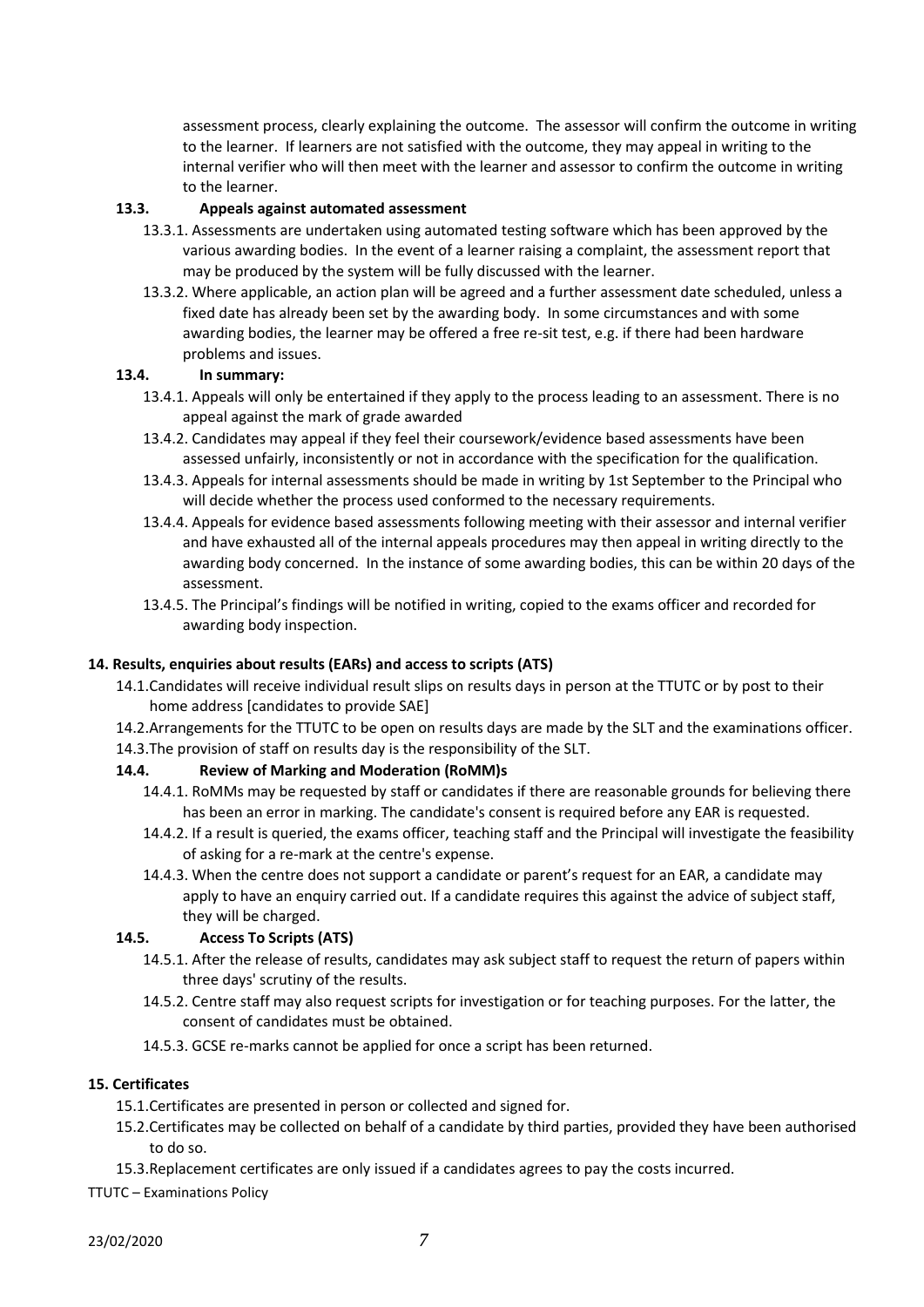15.4.The centre retains certificates for three years.

#### **16. Secure delivery of material**

- 16.1.Secure materials will be signed for by reception who will record their delivery in the examinations delivery log. On receipt of deliveries, the receptionist will inform the examinations officer to collect them immediately from reception. They will be temporarily locked into the store cupboard behind reception
- 16.2.The examinations officer will sign for them on collection from the reception store in the examinations delivery log.
- 16.3.The examination officer will then lock them into the secure store with the Secure log attached.
- 16.4.Papers will be logged out of the exam secure store, signed for by the senior invigilator on the Secure log.
- 16.5.Scripts will be then marked off against the attendance register and signed for on the secure log by the Senior invigilator and Examinations officer. They will be bagged up with the attendance register and seating plan and put into the secure store until collection
- 16.6.Any mislaid packages will be reported immediately to the relevant awarding body.

#### **17. Evacuation of the Examination room in event of an emergency**

- 17.1.In the event of an emergency the evacuation of the examination room procedure should be followed as section 17.2. All appropriate measures should be taken to ensure that the examination and the candidates do not compromise the examination regulations as laid out in JCQ: Instructions on the Conduct of examinations Emergency evacuation procedure for examinations
- 17.2.Before the examination starts:
	- 17.2.1. The invigilator of the examination in reading the instructions to candidates should identify to them the nearest evacuation point to the examination room and assembly point outside.
	- 17.2.2. They should also remind candidates that they should leave examination papers and answers within the room and should remain in silence throughout the evacuation.
	- 17.2.3. In the event of an evacuation the following procedure will be followed;
	- 17.2.4. The time of the evacuation will be noted by the Senior Invigilator and the start time and length of the examination.
	- 17.2.5. All examination question, answer papers and materials should be left on the candidate's exam desk and NOT removed.
	- 17.2.6. Candidates should be reminded they need to remain in SILENCE and are under examination conditions still and under NO CIRCUMSTANCES should they talk to one another or use a mobile phone. A breach of regulations could mean disqualification from their examinations.
	- 17.2.7. Candidates should leave their belongings behind exiting by the nearest evacuation point. Candidates must NOT take their mobile phones or other electronic devises with them. This would be a breach of examination board regulations and risk disqualification from the examination
	- 17.2.8. Registers should be taken out by the invigilator and candidates should assemble at the identified fire point. They should line up in examination paper order. E.g GCSE Biology. Candidates must be isolated from other students and remain in silence.
	- 17.2.9. The examinations officer and a member of SLT should be alerted at the earliest stage to the situation.
	- 17.2.10.If the building is cleared for entry then examination candidates should be given priority. The examination should be restarted once all the candidates are back and settled into the examination room. The examination should be restarted and candidates should be given the full time for the length of the examination
	- 17.2.11.If the building is not cleared for re entry, then candidates should be kept in silence until the scheduled end of the examination before being dismissed.
	- 17.2.12.In either situation the Examinations officer should complete a Special Consideration form, submit examination papers and contact the relevant Awarding Body.